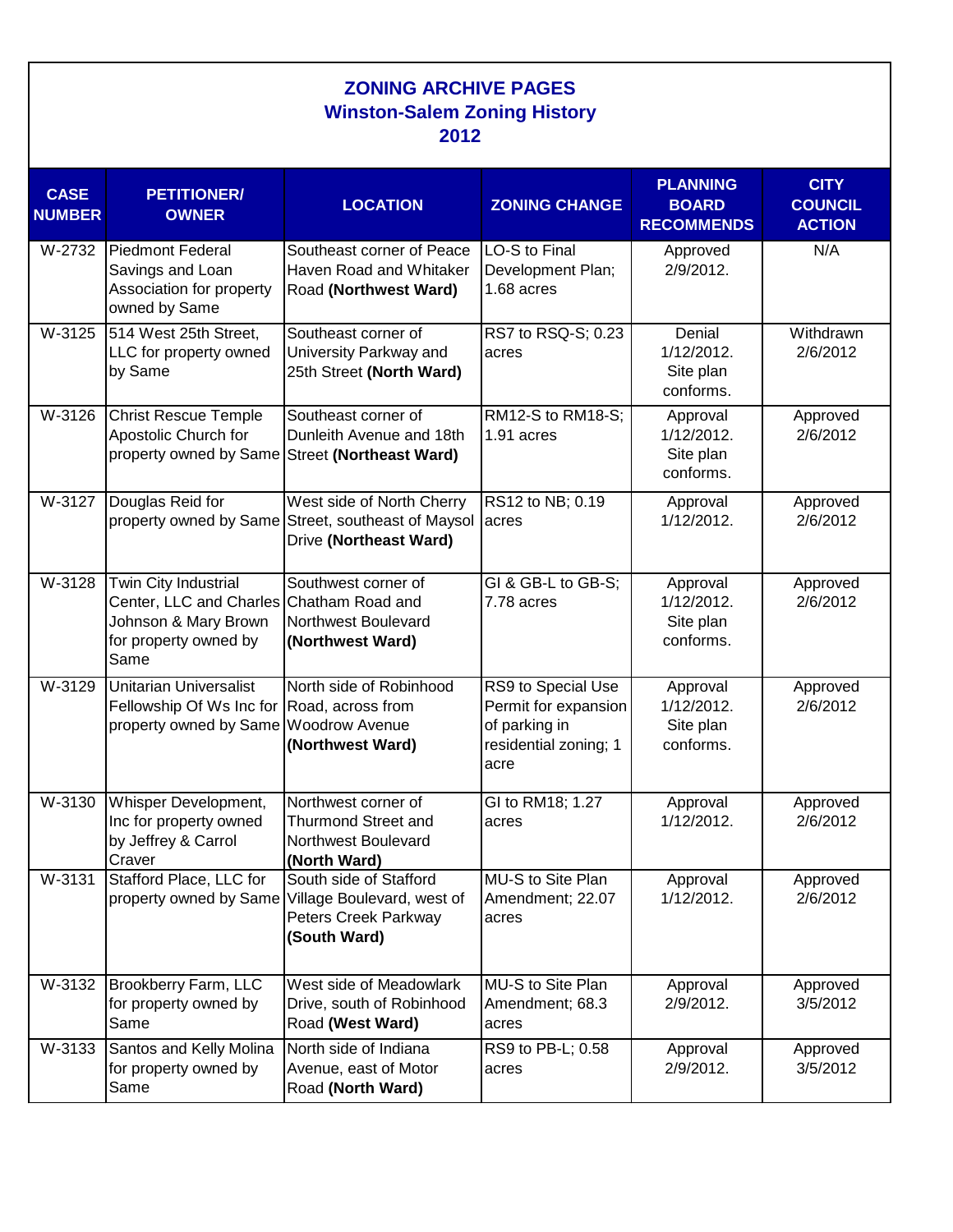| <b>CASE</b><br><b>NUMBER</b> | <b>PETITIONER/</b><br><b>OWNER</b>                                                                                                         | <b>LOCATION</b>                                                                                                                     | <b>ZONING CHANGE</b>                                                                   | <b>PLANNING</b><br><b>BOARD</b><br><b>RECOMMENDS</b> | <b>CITY</b><br><b>COUNCIL</b><br><b>ACTION</b> |
|------------------------------|--------------------------------------------------------------------------------------------------------------------------------------------|-------------------------------------------------------------------------------------------------------------------------------------|----------------------------------------------------------------------------------------|------------------------------------------------------|------------------------------------------------|
| W-3134                       | <b>Winston-Salem Center</b><br>for Education & The<br>Arts, Inc. for property<br>owned by Same                                             | South side of Sixth Street<br>between Poplar Street and<br><b>Buxton Street (Northwest</b><br>Ward)                                 | GO to IP; 1.16 acres                                                                   | Approval<br>3/8/2012.                                | Approved<br>4/2/2012                           |
| W-3135                       | Warden, Inc. for property<br>owned by Same                                                                                                 | Off the northwest side of<br>Stratford Road, east of<br><b>Mission Road (Southwest</b><br>Ward)                                     | RS9 to HB-L; 0.48<br>acres                                                             | Approval<br>3/8/2012.                                | Approved<br>4/2/2012                           |
| W-3136                       | Goodwill Industries of<br>Northwest NC, Inc. and<br>W S Goodwill Ind Reh<br>Ctr Inc for property<br>owned by Same                          | Southwest side of<br>Waughtown Street and the<br>northeast corner of<br>Vargrave Street and Haled<br><b>Street (Southeast Ward)</b> | From HB & LI to GB;<br>3.62 acres.                                                     | Approval<br>4/12/2012                                | Approved<br>5/7/2012                           |
| W-3137                       | <b>Shaffer Asset</b><br><b>Management Company</b><br>Inc. and Vision<br>Development Inc.<br>(Deacon Station) for<br>property owned by Same | Northwest corner of Owen<br>Drive and Quincy Drive<br>(Northwest Ward)                                                              | RS9 & RM8 to RM8-<br>S; 1.42 acres                                                     | Approval<br>3/8/2012. Site<br>plan conforms.         | Approved<br>4/2/2012                           |
| W-3138                       | Samaritan Ministries Inc.<br>and C W Myers Trading<br>Post Inc. (Samaritan<br>Ministries) for property<br>owned by Same                    | Southwest corner of<br>Patterson Avenue and<br>Northwest Boulevard<br>(Northeast Ward)                                              | PB & GI to GB-S;<br>2.6 acres                                                          | Approval<br>3/8/2012. Site<br>plan conforms.         | Approved<br>4/2/2012                           |
| W-3139                       | Brookstown<br>Development Partners,<br>LLC (Brookstown<br>Multifamily) for property<br>owned by Same                                       | West side of Peters Creek<br>Parkway between West<br><b>First Street and Park Circle</b><br>(Northwest Ward)                        | PB-S Two-Phase to<br>Site Plan<br>Amendment & Final<br>Development Plan;<br>2.76 acres | Approval<br>3/8/2012. Site<br>plan conforms.         | Approved<br>4/2/2012                           |
| W-3140                       | Craig and Valerie<br>Johnson for property<br>owned by same.                                                                                | Northwest side of Reidsville From RM8-S to<br>Road, north of Rickard<br>Drive (Northeast Ward).                                     | RS9; 0.60 acre.                                                                        | Approval<br>4/12/2012                                | Approved<br>5/7/2012                           |
| W-3141                       | Challenges of the 21st<br>Century for property<br>owned by same.                                                                           | South side of Goldfloss<br>Street, west of US 52<br>(Southeast Ward).                                                               | From IP-S and GI to<br>IP; 22.86 acres.                                                | Approval<br>4/12/2012                                | Approved<br>5/7/2012                           |
| $W-3142$                     | Ignacio and Delia<br>Alvarado for property<br>owned by same.                                                                               | South side of Sprague<br>Street, west of Burgandy<br>Street (Southeast Ward).                                                       | From HB-S to GB-L;<br>0.38 acre.                                                       | Approval<br>4/12/2012                                | Approved<br>5/7/2012                           |
| W-3143                       | Little Creek, LLC<br>(Foremark - Cheddar's -<br>Shoppes at Little Creek)<br>for property owned by<br>same.                                 | Southeast corner of Hanes<br>Mall Boulevard and Fox<br>Trot Court (Southwest<br>Ward).                                              | From GB-S to Site<br>Plan Amendment;<br>2.75 acres.                                    | Approval,<br>5/10/2012.                              | Approved<br>6/4/2012                           |
| W-3144                       | Hanes Brands, Inc. for<br>property owned by<br>same.                                                                                       | West side of Hanes Mill<br>Road across from Museum<br>Drive. (North Ward).                                                          | From LI to GB-L;<br>62.95 acres.                                                       | Approval<br>6/14/2012                                | Approved<br>7/2/2012                           |